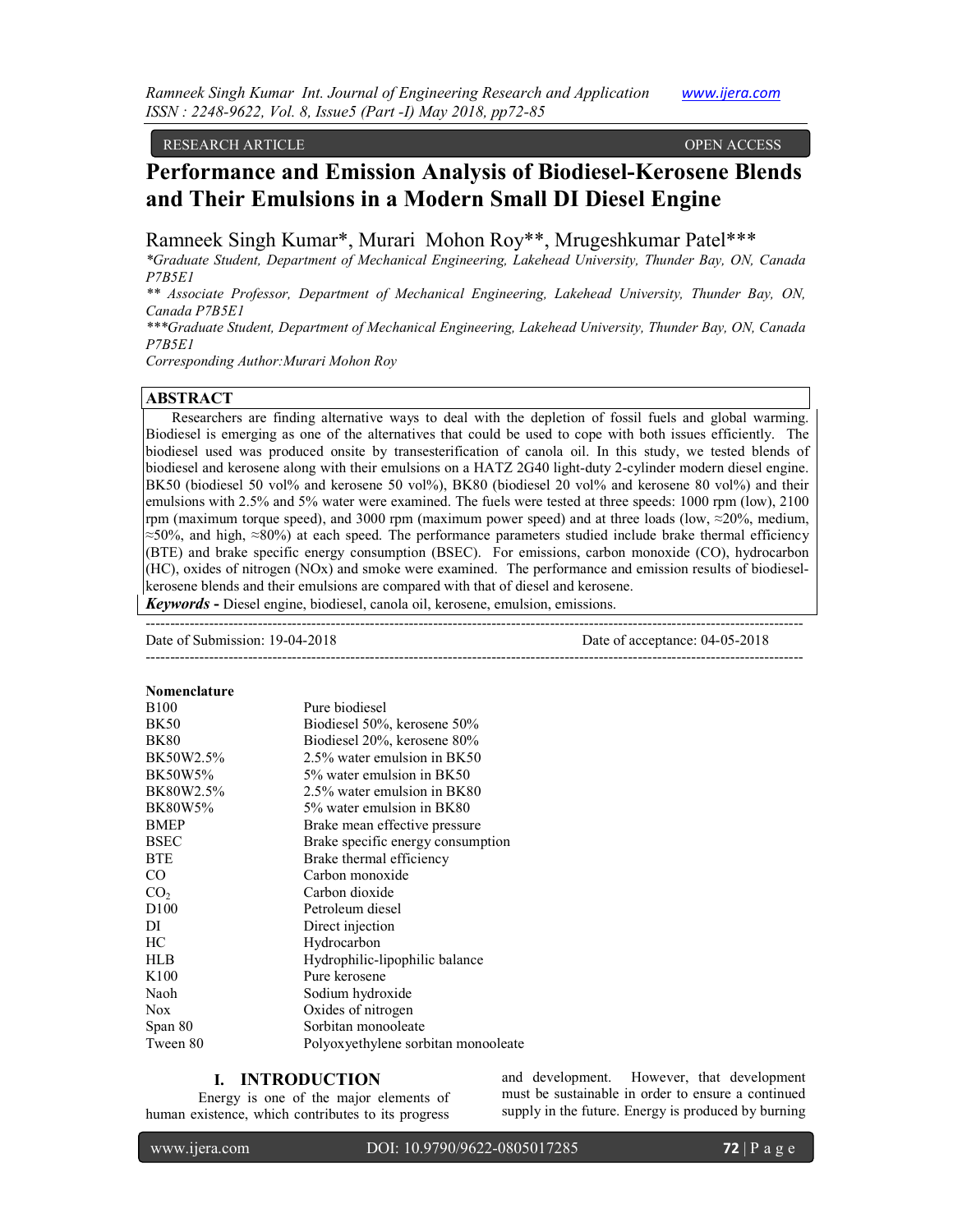a significant amount of fuel. Fuels drive the nation's economy by powering industries, transportation, etc. Society's dependency on fossil fuel has significantly increased in the past few decades, but it will soon run out. Fossil fuel is not a renewable source of energy; it requires millions of years to replenish. Demand for fuel is a much higher than its availability [1].

The increase in demand and consumption leads us to search for alternative sources of fuel. When demand is higher and supply is lower, the price of oil increases. This situation could turn into an economic recession or global crisis [2–5]. The shortageof petroleum diesel makes biodiesel more attractive. Conventional fuels also produce emissions, which contribute to air pollution and global warming. Countries are pressured by one another to keep emissions under control, which mutually affects the entire globe. Air quality management plays a very important role in any government's policy for sustainable development. World powers are developing strict regulations to cope with automotive emissions. As a result, the Kyoto protocol, which was approved in 1997, was used as a legal tool to control air quality. The protocol mandated industrialized countries to reduce greenhouse emissions by 2008 to 2012. Afterwards, the percentage of emissions was set as an aim to reduce emissions in each country, whereby Canada, in December 2011, was the first country to withdraw from the Kyoto protocol [6] because it could not keep up the regulations, or with the gross domestic product. In order to abide by the Kyoto protocol's regulations, industrial output and employment suffered. Canada does, however, have its own regulations to reduce emissions on a provincial and federal level [7].

In the  $21<sup>st</sup>$  century, the world is facing the expeditious depletion of fossil fuels, as well as an increase in pollution. Researchers are finding alternative ways to deal with both challenges in a sustainable manner. Biodiesel is emerging as one of the alternatives that could be used to address both issues efficiently. It can be used either in its pure form, or blended in any proportion with petroleum diesel, to create a biodiesel blend. If biodiesel is 100% pure, it is referred to as B100; otherwise, a biodiesel blend is termed BXX, where XX represents the amount of biodiesel in the blend. For example, if 20% biodiesel and 80% diesel are blended on a volume basis, it is designated as B20 [8]. The heating values of biodiesel range between 39 to 41MJ/kg [9]. Biodiesel can be run in the same engine (with little or no modification) that is fuelled by petroleum diesel because they both have similar properties.

Currently, biodiesel is produced from vegetable oils, animal fats, and used cooking oil.

When choosing which vegetable oil is desirable for biodiesel production, we need to consider topography, weather and economics. Vegetable oils are said to be renewable forms of fuel, and more attractive in an environmentally-friendly aspect. This makes vegetable oil an unlimited source of energy, with a heating value equivalent to that of diesel fuel [10]. Direct use of vegetable oil in a diesel engine is not feasible because it could cause engine operation problems, due mainly to high viscosity, low volatility, and poor atomization. The reason for poor atomization is its high viscosity and surface tension, which increases the droplet size during injection in the combustion chamber [11].

To deal with global warming and air pollution, biodiesel is one of the most promising alternatives to petroleum diesel, in terms of emissions and availability. Biodiesel is a monoalkyl ester of long-chain fatty acids, which can be produced by various methods such as pyrolysis, micro-emulsion, dilution, and micro-emulsion, dilution, and transesterification [12]. In our study, we have produced biodiesel through transesterification. This method involves a chemical reaction between vegetable oil (containing mainly triglycerides) and a short-chain alcohol (methanol or ethanol) to yield mono-alkyl esters (biodiesel) and glycerol as a byproduct [13]. Petroleum diesel has no oxygen compound [12], while biodiesel has high oxygen content (about 10%). Due to biodiesel's higher oxygen concentration, it emits more NOx with fewer co emissions when it reacts with nascent nitrogen during combustion, compared to petroleum diesel [14].

O. Can et al. [15] tested canola biodiesel blends in four proportions (5%, 10%, 15% and 20%) at four different loads (4.8, 3.6, 2.4 and 1.2 bar BMEP) in a single cylinder di diesel engine. They concluded that there was an increase in NOx emissions at all loads in proportion to the blend ratio. HC and CO emissions were reduced with the increase in biodiesel concentration at all loads. Biodiesel has ahigher viscosity than petroleum diesel, which leads to high surface tension, larger droplet size, and poor atomization while fuel is injected into the cylinder. High viscosity also resulted in lower injection velocity of the biodiesel [11]. This problem can be resolved by blending biodiesel with kerosene, which has low viscosity, low density, and high volatility. Kerosene has an advantage of high miscibility and good stability at any mixing ratio [16].

H. Aydin et al. [17] tested three different fuel types: D100, B20, and BK20 in a single cylinder, 4-stroke, direct-injection compression engine. They concluded that the addition of kerosene increased engine power and decreased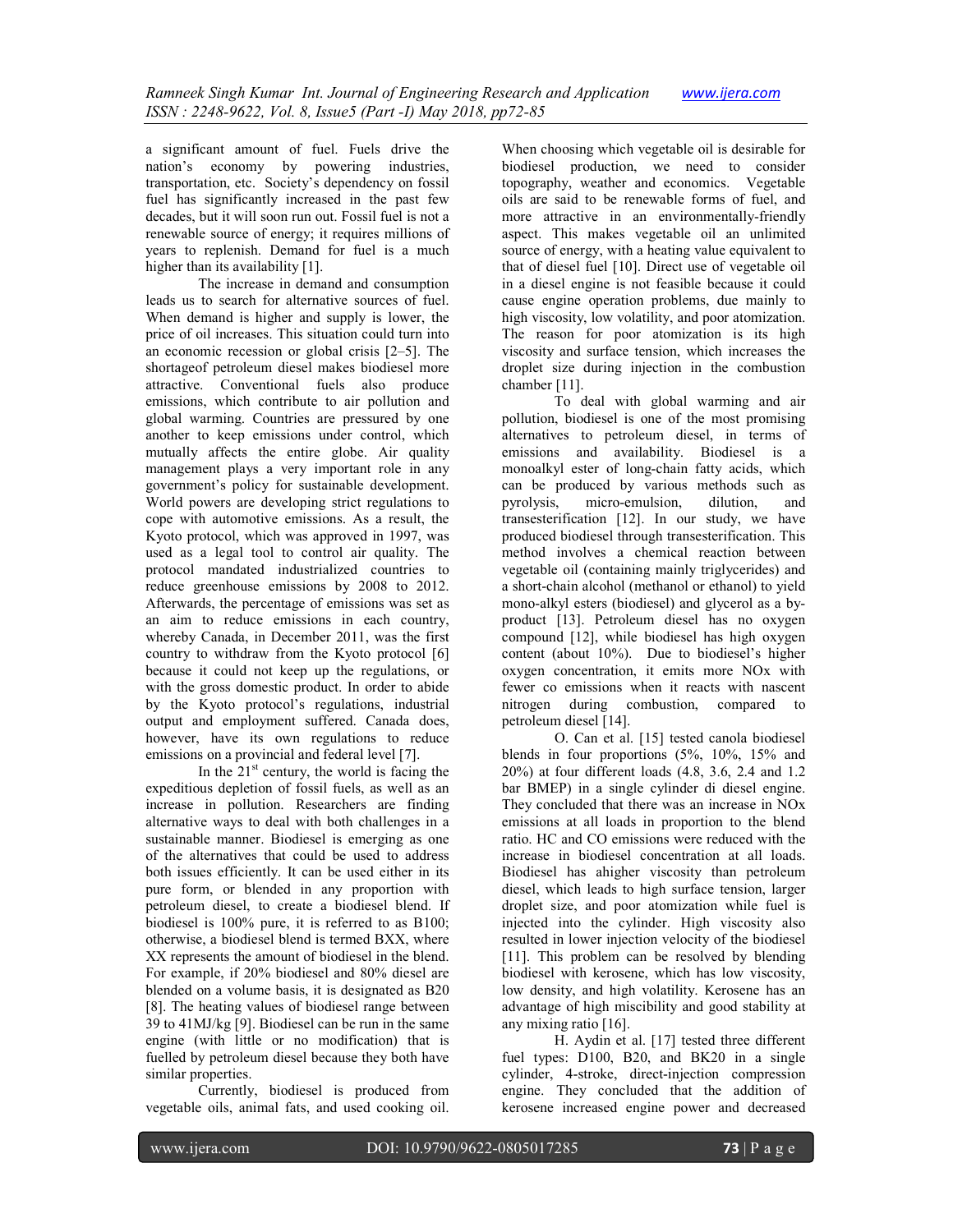brake-specific fuel consumption. NOx was reduced by 6-10% in BK20, compared to B20. There are three different methods of adding water: spraying water into the intake manifold, which is known as manifold fumigation [18–20]; injecting water directly into the combustion cylinder [21, 22]; and introducing water into the diesel emulsion fuel. The direct injection method reduces more  $NO<sub>x</sub>$  than manifold fumigation because water droplets are closer to the flame during combustion, which enhances fuel penetration [23]. With the introduction of water into diesel fuel, a microexplosion occurs and, due to this phenomenon, the spray characteristics are enhanced, which in turn improves the pace of combustion and reduces emissions [24]. However, manifold fumigation and direct injection tend to increase NOx and HC emissions [25, 26]. Of the three methods, the blending method proved to be more effective in reducing emission because it can reduce NOx and PM emissions simultaneously, and improve efficiency [27–30].

Introducing water into a diesel engine is a convincing concept that can reduce NOx and PM emissions [31, 32]. H. Raheman et al. [33] studied performance and emission of a 10% blend of jatropha biodiesel and 90% petroleum diesel, with its emulsions. They concluded that, by increasing the percentage of water in an emulsion at all engine loads, ignition delay was longer. BSFC was higher with 15% water content compared to emulsified fuel with 10% water content; whereas BTE was lower.  $CO$ ,  $CO<sub>2</sub>$  NOx were also reduced when the engine was operated with emulsified fuel. In this study, we attempted to reduce emissions using emulsions. Emulsion with 2.5% and 5% water concentration in biodiesel-kerosene was expected to reduce its NOx emissions due to the quenching action of water.

# **II. METHODS AND MATERIALS**

## **2.1 Materials**

To carry out this experimental study, we used canola biodiesel (produced in the lab), kerosene, sorbitan monoleate (span 80) and polyoxyethylene sorbitan monoleate (tween 80). To produce the biodiesel, we used canola oil, methanol and sodium hydroxide (NaOH).

## **2.1.1 Biodiesel Production**

In our lab, we produced biodiesel through transesterification, with the help of canola oil and methanol, using NaOH as a catalyst. First, canola oil was heated to about 60˚C (because the boiling point of methanol is  $64.7\degree$  C). We needed to heat the canola oil to reduce its viscosity and make it more soluble, using methanol for a reaction. For each litre of canola oil, we needed 200 millilitres of methanol. Sodium hydroxide (catalyst) was dissolved with methanol separately; for one litre canola oil (one batch), we used 3.5g of NaOH pellets. After blending these three ingredients, glycerine (by-product) formed after the mixture settled for 5-7 hours. We then separate the glycerol from the rest of the oil. At this point, the fuel contained fatty acids (by-product) and needed to be purified further; with 500 ml of water for first wash, and 300 ml for second wash. After the second wash, the resulting biodiesel contained water, which was removed by heating the biodiesel to 105°C; its final colour was golden yellow. The volumetric collection efficiency was calculated to be approximately 80%, according to the following equation.

Volumetric collection efficiency  $(\%)$  $=\frac{Vol. of \, produced \, Biodiesel}{Volch (Lef, lufish) Gwals (Qil)}$ Vol. of Initial Canola Oil

## **2.2 Test Engine**

We used an air-cooled, 2-cylinder, 4 stroke diesel engine (HATZ 2G40) with direct fuel injection. This engine had a minimum idling speed of 1000 rpm. Detailed engine specifications are shown in Table 1. A schematic for experimental engine setup is outlined in Fig. 1.

## **2.3 Equipment to Record Test Parameters 2.3.1 Dynomite Data Acquisition Computer and Water Brake Dynamometer**

Dynomite water-brake absorbers are lowcost and low in inertia, with high rpm limits. Load is controlled by varying the volume of water circulating within the brake, with adjustable inlet and/or outlet valves and orifices. The stream of water flowing through it can be controlled in two ways: by using a valve, or working with dyno-max software. By using this software, we recorded the operating conditions of the entire experiment and controlled the applied torque on the engine. Recorded data was later used to determine brake power at a specific engine speed and load.

## **2.3.2 Emission Measurement**

For emissions testing, three devices were used: NovaGas 7466-K analyzer - to measure carbon dioxide  $(CO_2)$ , carbon monoxide  $(CO)$ , hydrocarbon (HC), nitric oxide (NO) and nitrogen dioxide  $(NO<sub>2</sub>)$ ; a Dwyer 1205A (to measure CO precisely); and a smart 1500 (to measure smoke opacity). A NovaGas 7466-K analyzer was used for the simultaneous measurement of emissions from the exhaust from the engine.  $CO$ ,  $CO<sub>2</sub>$  and HC were measured using a dual-wavelength infrared sensor, whereas  $O_2$ , NO and NO<sub>2</sub> levels were determined by an electrochemical sensor. A Dwyer 1205A is an electrochemical analyzer that tests co levels precisely. The smart 1500 smoke opacity analyzer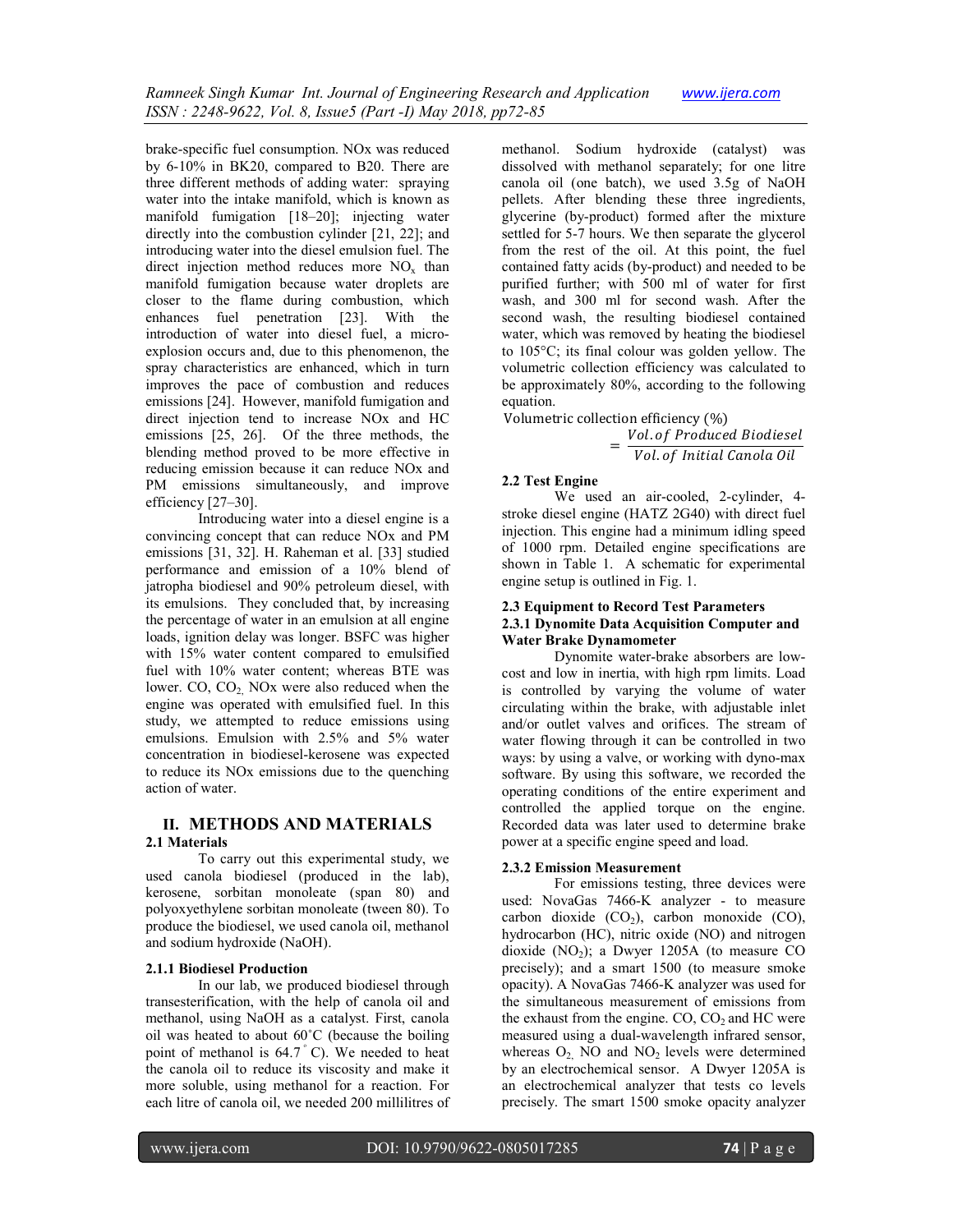is fully computerized, and integrated into an automated and computerized smoke opacity analysis system. It is an accurate and repeatable system that complies with ISO standards, as well as

to industry-specific standards in Europe and North America. Detailed specifications of emission measurement equipment are shown in Table 2**.**

| Table 1: Engine Specifications |                                    |  |  |
|--------------------------------|------------------------------------|--|--|
| Engine Manufacturer & Model    | <b>HATZ 2G40</b>                   |  |  |
| Engine Type                    | Air Cooled, 4 Stroke Diesel Engine |  |  |
| Combustion System              | Direct Injection                   |  |  |
| Number of Cylinders            | 2                                  |  |  |
| Bore/Stroke                    | $92 \text{ mm}/75 \text{ mm}$      |  |  |
| Displacement                   | 997 cc                             |  |  |
| Lowest Idling Speed            | $1000$ rpm                         |  |  |
| <b>Compression Ratio</b>       | 20.5:1                             |  |  |
| Maximum Rated Power            | 17 kW @ 3600 rpm                   |  |  |
| Maximum Torque                 | 53.6 N.m                           |  |  |



**Fig. 1:** Schematic diagram of engine setup

| Measurement     | Method of       | Measurement     | Range        | Resolution | Accuracy  |  |  |
|-----------------|-----------------|-----------------|--------------|------------|-----------|--|--|
| Device/Species  | Detection       | Unit            |              |            |           |  |  |
| Novagas 7466 K  |                 |                 |              |            |           |  |  |
| CO              | Electrochemical | $\frac{0}{0}$   | $0 - 10\%$   | 0.10%      | $\pm 1\%$ |  |  |
|                 | & Infrared      |                 |              |            |           |  |  |
|                 | Detector        |                 |              |            |           |  |  |
| CO <sub>2</sub> | Infrared        | $\frac{0}{0}$   | $0 - 20\%$   | 0.10%      | $\pm 1\%$ |  |  |
|                 | Detector        |                 |              |            |           |  |  |
| NO.             | Electrochemical | ppm             | $0 - 2000$   | 1 ppm      | $\pm 2\%$ |  |  |
| NO <sub>2</sub> | Electrochemical | ppm             | $0 - 800$    | 1 ppm      | $\pm 2\%$ |  |  |
| O <sub>2</sub>  | Electrochemical | $\frac{0}{0}$   | $0 - 25\%$   | $0.10\%$   | $\pm 1\%$ |  |  |
| HC              | Infrared        | $ppm \times 10$ | $0 - 20,000$ | $10$ ppm   | $\pm 1\%$ |  |  |
|                 | Detector        |                 |              |            |           |  |  |
| Dwyer 1205 A    |                 |                 |              |            |           |  |  |
| CO              | Electrochemical | ppm             | $0 - 2000$   | 1 ppm      | $\pm 5\%$ |  |  |
| Smart 1500      |                 |                 |              |            |           |  |  |
| Opacity         |                 | $\frac{0}{0}$   | $0 - 100\%$  | $0.1\%$    | $\pm 2\%$ |  |  |

| Table 2: Emission Measurement Equipment Specifications |  |  |  |
|--------------------------------------------------------|--|--|--|
|--------------------------------------------------------|--|--|--|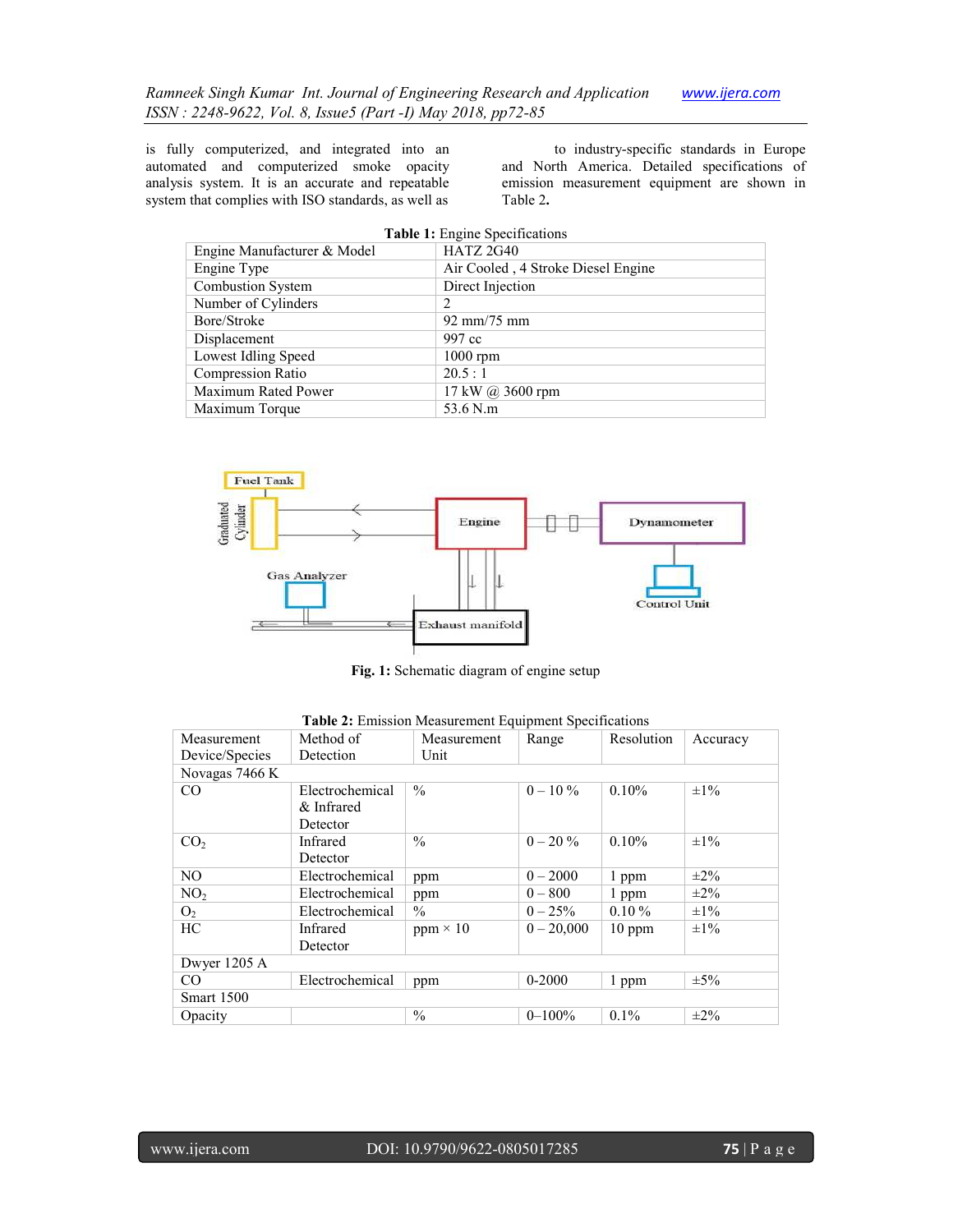#### **2.4 Emulsification**

Emulsion is a process by which two immiscible phases are mixed together in the presence of surfactants. The primary role of surfactants in the emulsification process is to reduce surface tension of oil/fuel and water. Its secondary role is to stabilize the emulsion and avoid coagulation of the water phase. Firstly, a blend of sorbitan monoleate (span 80) and polyoxyethylene sorbitan monoleate (tween 80) was stabilized at 8 HLB, which was tested to be<br>most stable with biodiesel-kerosene-water most stable with biodiesel-kerosene-water emulsion. It was added to the fuel in a volumetric percentage of 2% of the total fuel volume. The fuels used as emulsions were biodiesel and kerosene as BK20, and as BK50 with a water percentage of 5% and 2.5%. Secondly, water was added to the fuel in a mixer (running at 4000 rpm) for 15 minutes, after which emulsifiers were added at the rate of 1.25 ml per minute.

## **III.RESULTS AND DISCUSSION 3.1 Fuel Properties**

In this study, we needed to know the properties of nine fuels: D100, B100, K100, BK80, BK50, BK80W2.5%, BK80W5%, BK50W2.5% and BK50W5%. Viscosity plays a vital role inthe complete combustion of fuel. Fuel atomization is influenced by its viscosity, which means low viscosity leads to high atomization. If a fuel is well atomized, flame propagation would be better, ignition delay would be shorter, and the fuel would ignite completely. The calorific value of the fuels was tested by a bomb calorimeter, whereby it was observed that the calorific value decreased with the increase in water concentration. Low calorific value resulted in low combustion temperature. The properties of the fuels used are outlined in Table 3.

## **3.2 Engine Performance 3.2.1 Brake Thermal Efficiency (BTE)**

Figure 2 shows brake thermal efficiency of the engine for different blends and their emulsions. It was observed that BTE increased with an increase in load, as did brake power. Biodiesel showed higher BTE than petroleum diesel because of oxygen content (about 10%) in it, which produces better combustion. Kerosene had the highest BTE, indicating that kerosene is a very good fuel in diesel engine. With the increase in kerosene concentration in the blends, BTE increased. On average, about 2% increase in BK80, compared to BK50, was noted. The emulsion with higher water concentration had higher BTE because of the micro explosion phenomenon, which improved air-fuel mixing at different engine running conditions [33]. For 5% water concentration in BK80 and BK50, there was an average increase of about 4%, compared to D100 at various engine conditions.

#### **3.2.2 Brake-Specific Energy Consumption (BSEC)**

Figure 3 outlines the BSEC of different blends and their emulsions at three different speeds and loads. BSEC is energy consumed by engine to produce unit brake power. BSEC decreased with the addition of kerosene due to the kerosene's high heating value and better thermal efficiency as compared to D100. It was seen that BSEC increased with the increase in water concentration in the emulsion due to the low combustion temperature; the engine consumed more energy to balance it. There was an average decrease in BSEC of 2-3% for BK80 with 5% water concentration compared to D100 at different loads and speeds. It was also clear that BSEC followed the same trend for both kerosene and emulsion: it decreased with an increase in engine speed and load.

#### **3.3 Emissions 3.3.1 CO Emissions**

| <b>rabic 9.</b> 110 perces of Fuel |                 |                           |                   |  |  |  |
|------------------------------------|-----------------|---------------------------|-------------------|--|--|--|
| Fuel                               | Calorific Value | Kinematic Viscosity (cSt) | Density           |  |  |  |
|                                    | (kJ/kg)         |                           | kg/m <sup>3</sup> |  |  |  |
| D <sub>100</sub>                   | 44681           | 2.40                      | 838               |  |  |  |
| <b>B100</b>                        | 40225           | 5.72                      | 873               |  |  |  |
| K <sub>100</sub>                   | 45600           | 1.36                      | 774               |  |  |  |
| <b>BK80</b>                        | 44520           | 2.01                      | 794               |  |  |  |
| <b>BK50</b>                        | 42910           | 3.06                      | 824               |  |  |  |
| BK80W2.5%                          | 43850           | 2.69                      | 805               |  |  |  |
| <b>BK80W5%</b>                     | 44100           | 3.15                      | 826               |  |  |  |
| BK50W2.5%                          | 42300           | 3.52                      | 841               |  |  |  |
| BK50W5%                            | 42190           | 4.23                      | 858               |  |  |  |

## **Table 3:** Properties of Fuel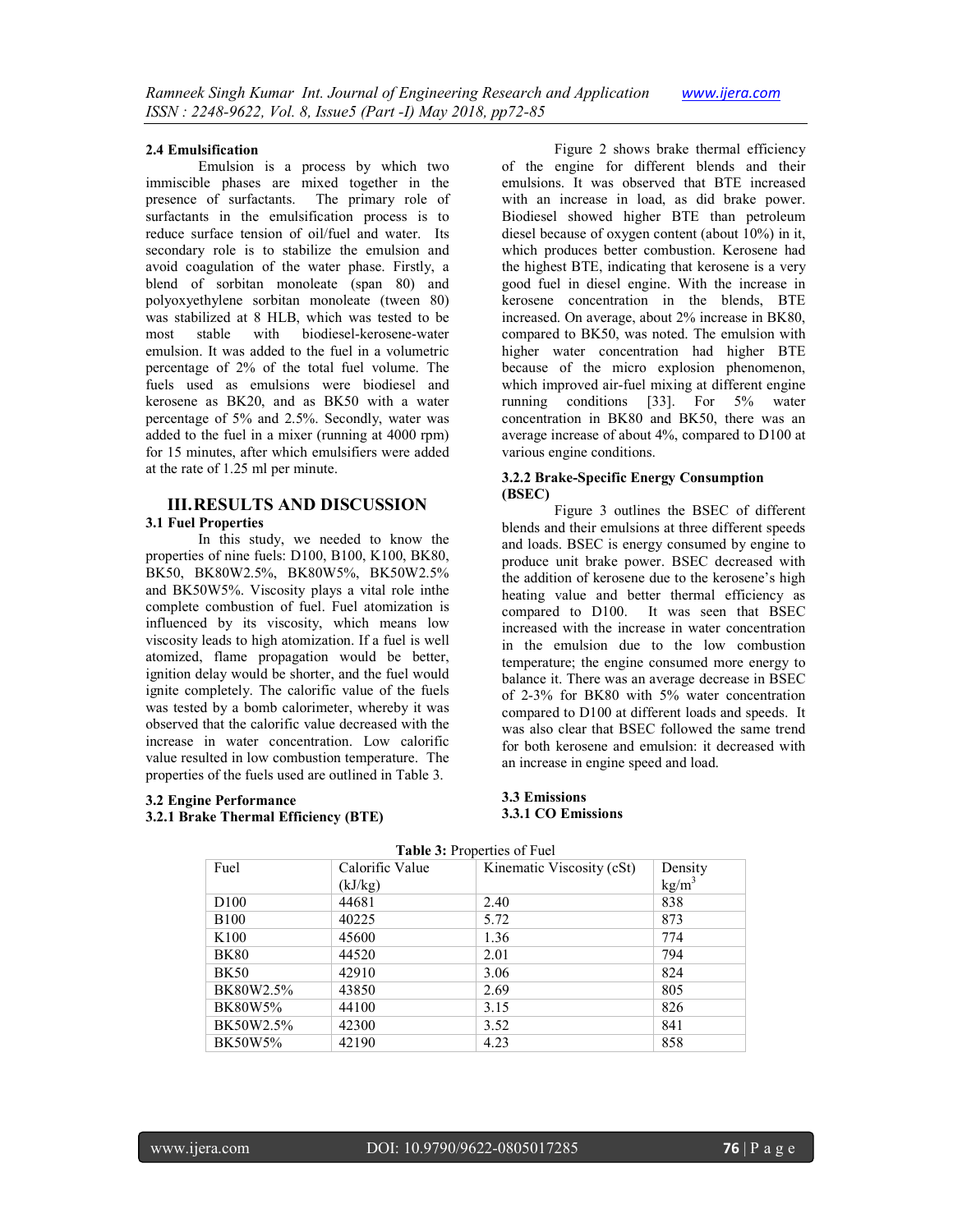

**Fig. 2:** BTE of biodiesel-kerosene blends and their emulsions at (a) 1000 rpm, (b) 2100 rpm, and (c) 3000 rpm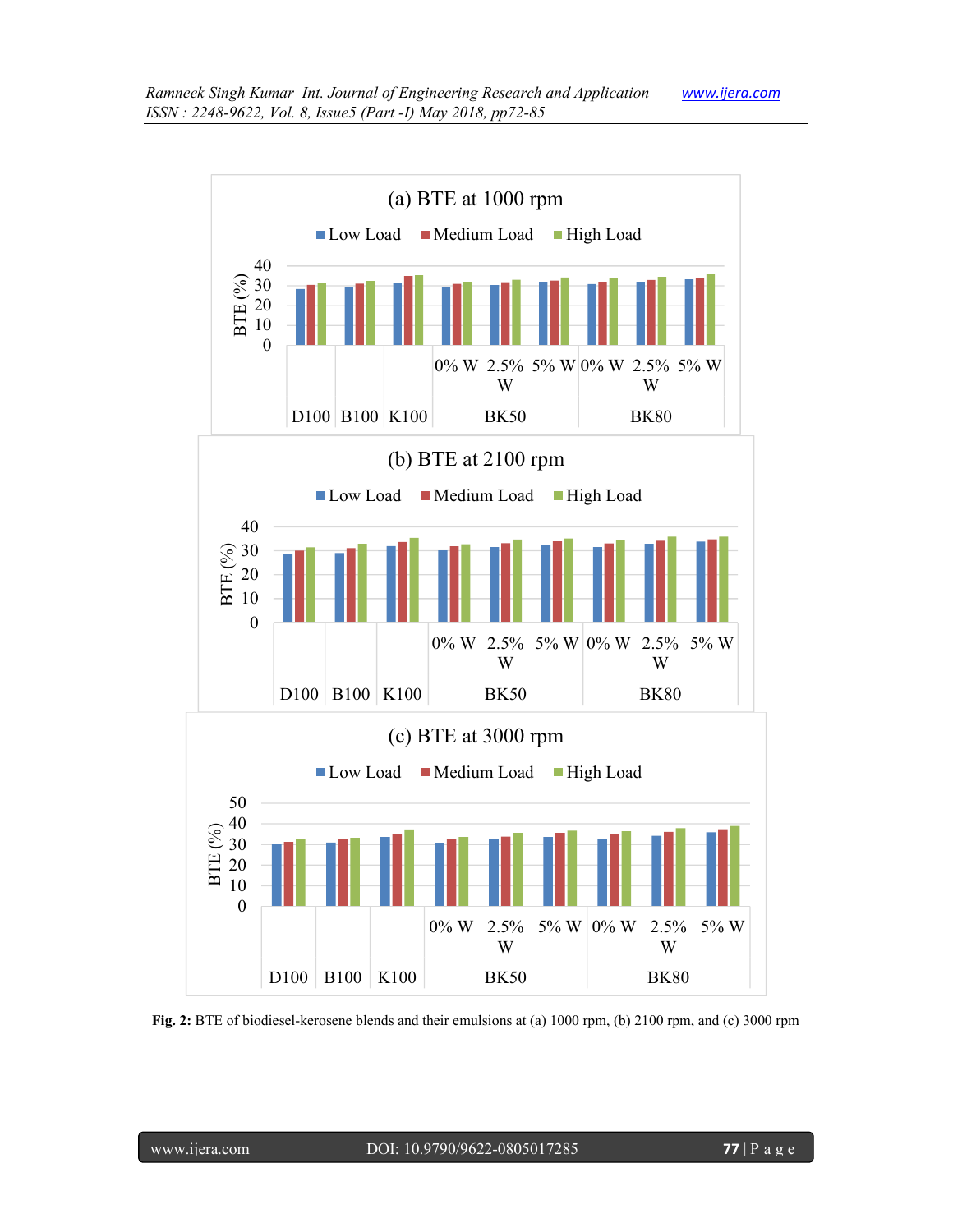

**Fig. 3:** BSEC of biodiesel-kerosene blends and their emulsions at (a) 1000 rpm, (b) 2100 rpm, and (c) 3000 rpm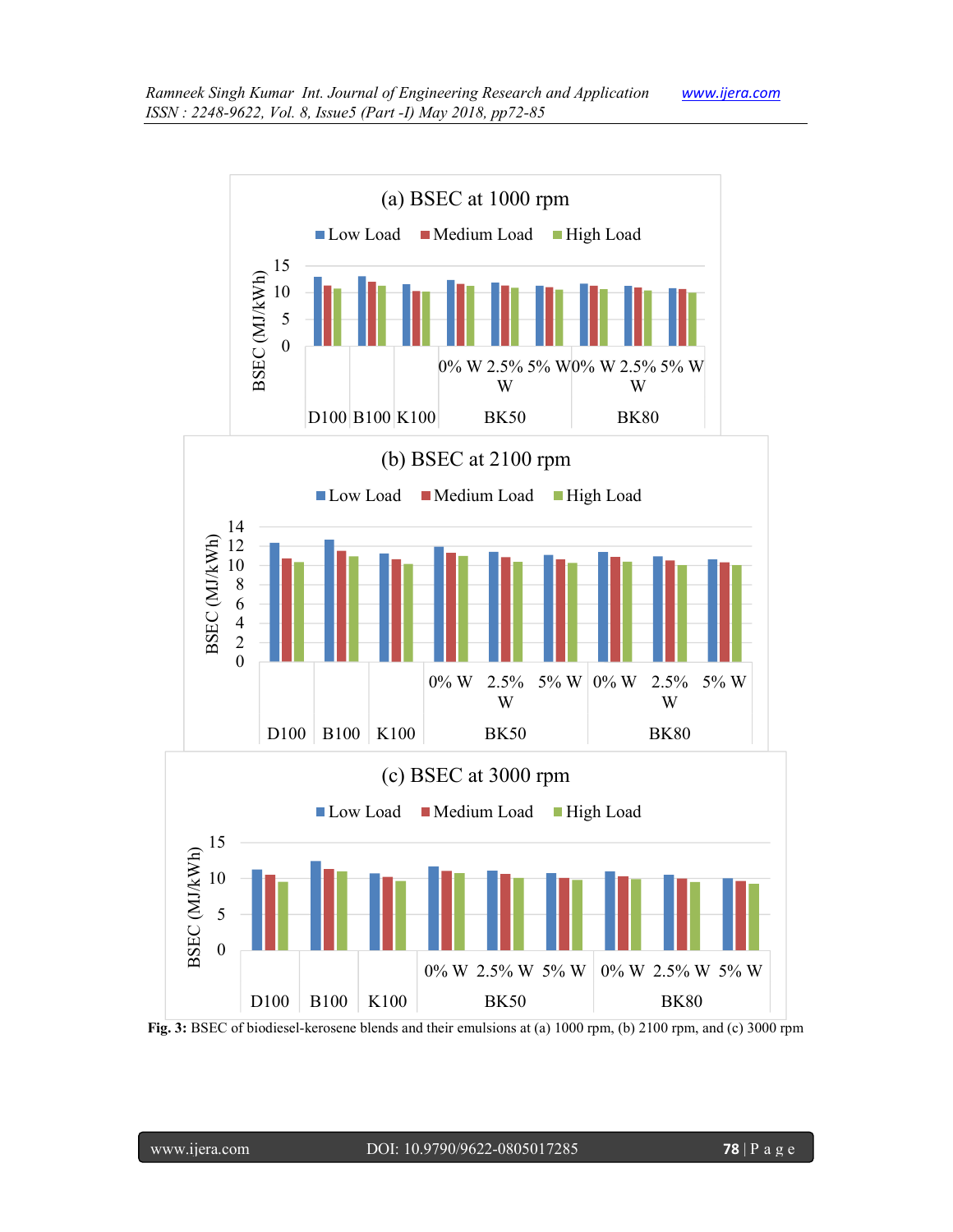Figure 4 shows CO emission of different fuels and their emulsions, at various engine loads and speeds. CO and HC are products of incomplete combustion. Neat biodiesel (B100) has more oxygen content (about 10%) than petroleum diesel (D100); hence, more complete combustion takes place and therefore less CO and unburnt hydrocarbon (HC) were expected. It is found that CO with B100 is approximately 55-60% less than D100 at different loads and speeds. Kerosene has a little lower CO than D100, and with the addition of kerosene in biodiesel, there was a perceivable increase in CO. However, still the CO emissions for kerosene-biodiesel blends are almost 50% lower than that of diesel. The combustion temperature rose with the increase in engine load and rpm, which resulted in decreased CO emissions. With the introduction of water as an emulsion with biodiesel blend, CO increased with the increase in water concentration due the lower combustion temperature.

## **3.3.2 HC Emissions**

Figure 5 illustrates HC emissions at different loads and engine speeds. It is clear that HC emission decreased with the increase in load and engine speed. HC is measured as C1. This decrease in HC emission is attributed to the increase in combustion temperature and complete fuel combustion. HC's trend is quite similar to that of CO, there was about 50-65% HC reduction for B100 than D100. Adding kerosene in biodiesel increased the HC significantly. Additional water in the fuel as emulsion further lowers the combustion temperature, resulting in an increase in HC emissions. However, BK50 and BK80 with 2.5% water emulsion always produced lower HC than D100, and with 5% water in those blends, HC is slightly higher than D100.

#### **3.3.3 NOx Emissions**

Figure 6 shows NOx emission of different fuels and their emulsions at various engine speeds and loads. Reasons for high NOx emission are high combustion temperature and oxygen content in fuels. Due to 10% oxygen content in biodiesel, B100 produced about 15-25% more NOx than D100 at different engine running conditions. Kerosene emitted pretty much similar NOx to that of diesel. Adding kerosene in biodiesel helped reducing NOx emissions. Adding water in biodiesel further helped more NOx reduction due to lower combustion temperature. With BK80 for 5% water emulsion, the NOx emission is very similar to that of diesel. It was seen that with 2.5% and 5% water concentration, there was an average5-7%, and a8- 11% decrease in NOx, respectively, over their base fuels.

#### **3.3.4 Smoke Emissions**

Figure 7 shows smoke opacity of different fuels and their emulsions at various engine loads and speeds. It has been observed that biodiesel produced about 15-25% higher smoke than diesel. This might be due to higher viscosity of biodiesel, which causes higher fuel pressure and penetration to the combustion chamber wall for this small diesel engine. At lower engine speed (1000 rpm), the smoke difference between diesel and biodiesel is more (25%). The smoke density in exhaust is decreased with the decrease in biodiesel concentration. Addition of water leads to micro explosion which improves the mixing of fuels, fuel atomization and vaporization, hence it reduces the smoke emission. At 3000 rpm, an average decrease of more than 20% and 10% has been observed in BK80 with 5% and 2.5% water concentration, respectively, as compared to petroleum diesel.

## **IV. CONCLUSIONS**

Experimentation and analysis for engine performance and emissions were conducted on various biodiesel-kerosene blends and their emulsions. It was concluded that brake thermal efficiency (BTE) increased with the increase in water concentration, among which BK80W5% had the maximum BTE. With respect to kerosene, the increase in its concentration increased the calorific value, which tended to increase its BTE. For all engine loads and speeds, BTE increased with an increase in engine load and speed. Brake-specific energy consumption (BSEC) was initially high for pure biodiesel (B100) because of its low heat content, but subsequently decreased with the kerosene concentration. With the addition of water, BSEC increased again with the increase in water concentration. As for emissions, carbon monoxide (CO) and hydrocarbons (HC) showed similar trends, as both are produced as a result of incomplete combustion. Both CO and HC increased with the increase in kerosene concentration, but decreased with engine speed and load. CO in the biodiesel-kerosene blend further increased with the increase in concentration of water in the emulsion. NOx is considered to be the major challenge in using pure biodiesel as the alternative fuel. NOx decreased with the increase in kerosene concentration, and further decreased with the increase in water percentage. In this experimental analysis, we achieved NOx reduction by 15-20% in the emulsions that contained 5% water as compared to pure biodiesel. A significant decrease in smoke emission (20% or more) has been achieved for BK80 with 5% water concentration than diesel.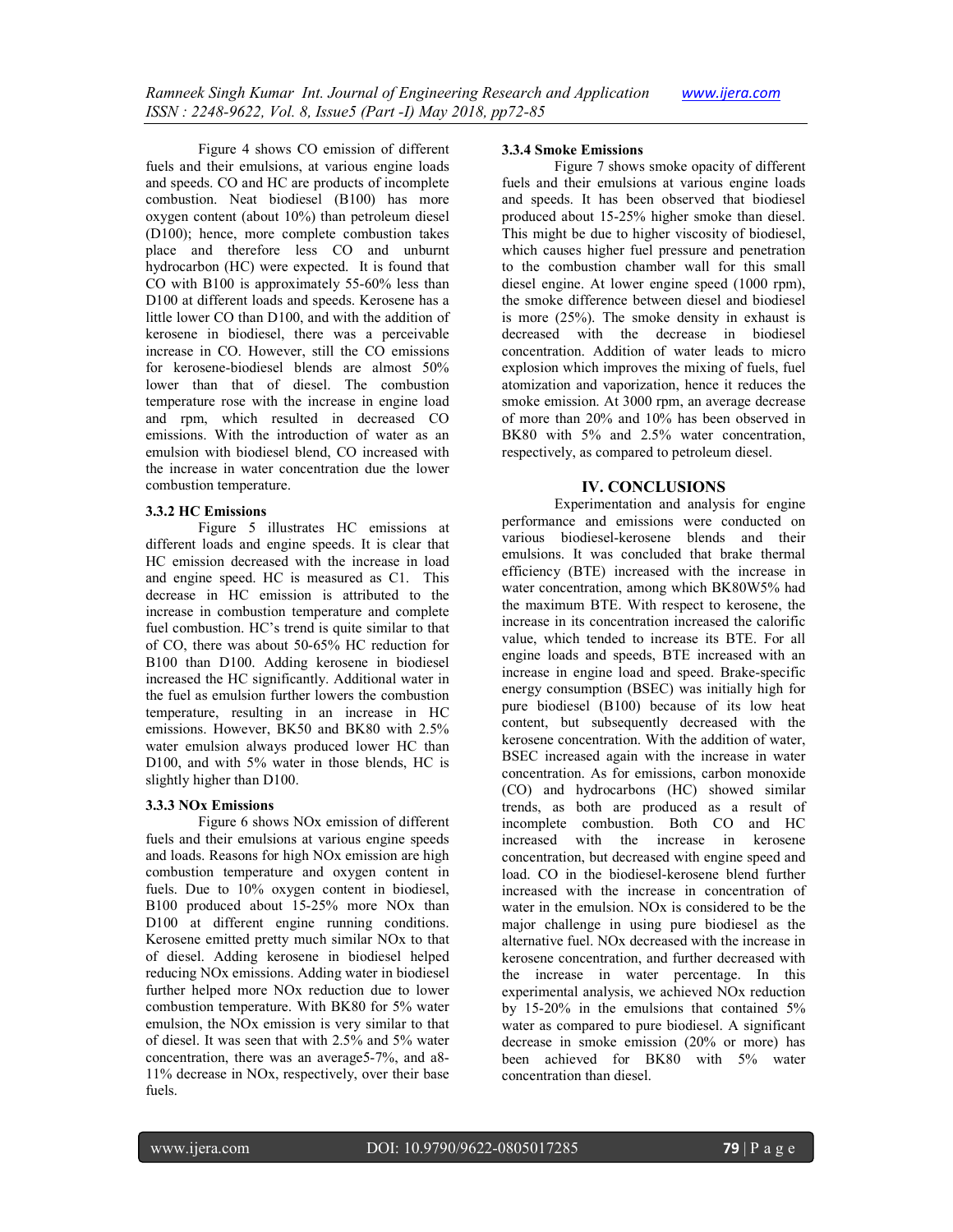

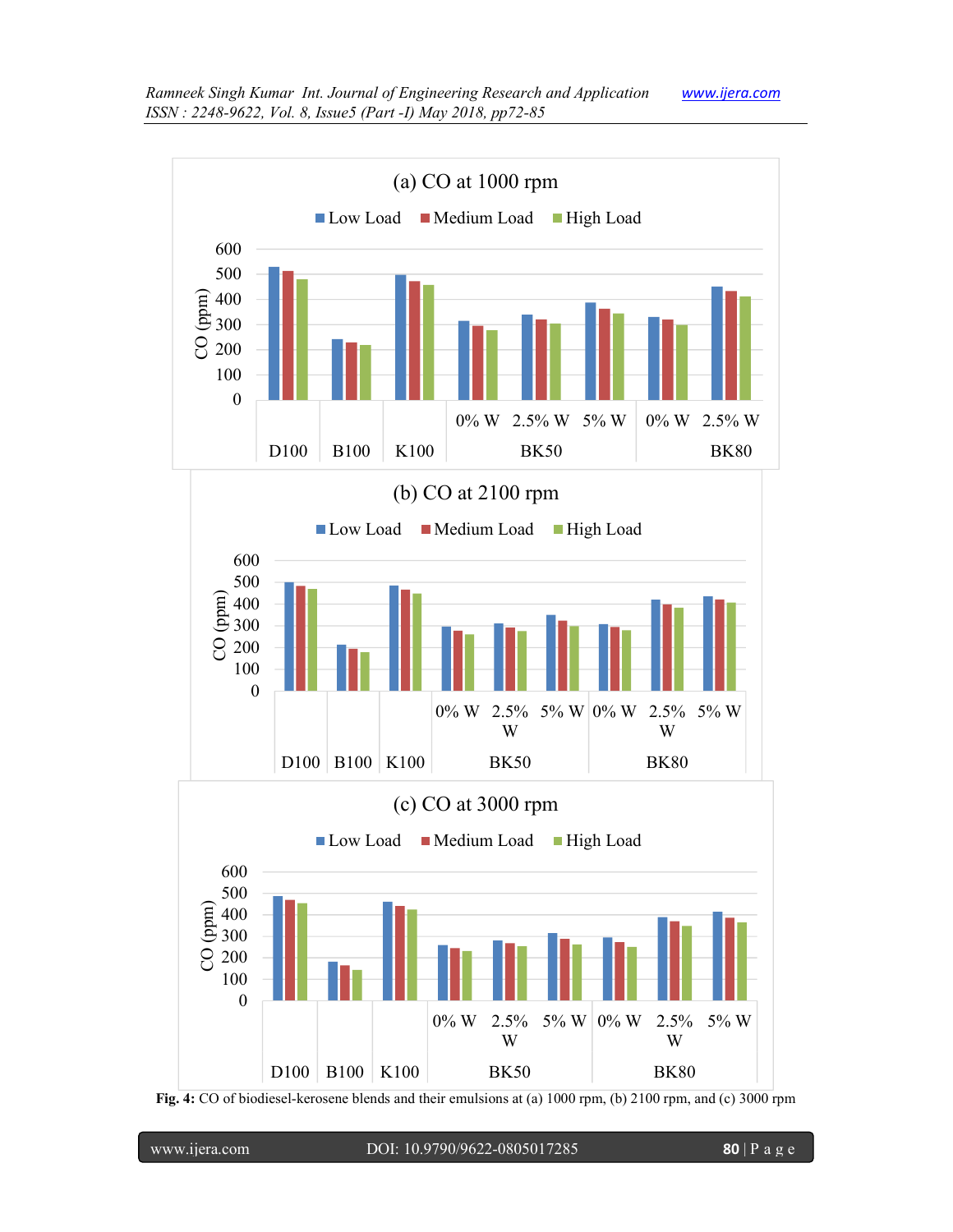

**Fig. 5:** HC of biodiesel-kerosene blends and their emulsions at (a) 1000 rpm, (b) 2100 rpm, and (c) 3000 rpm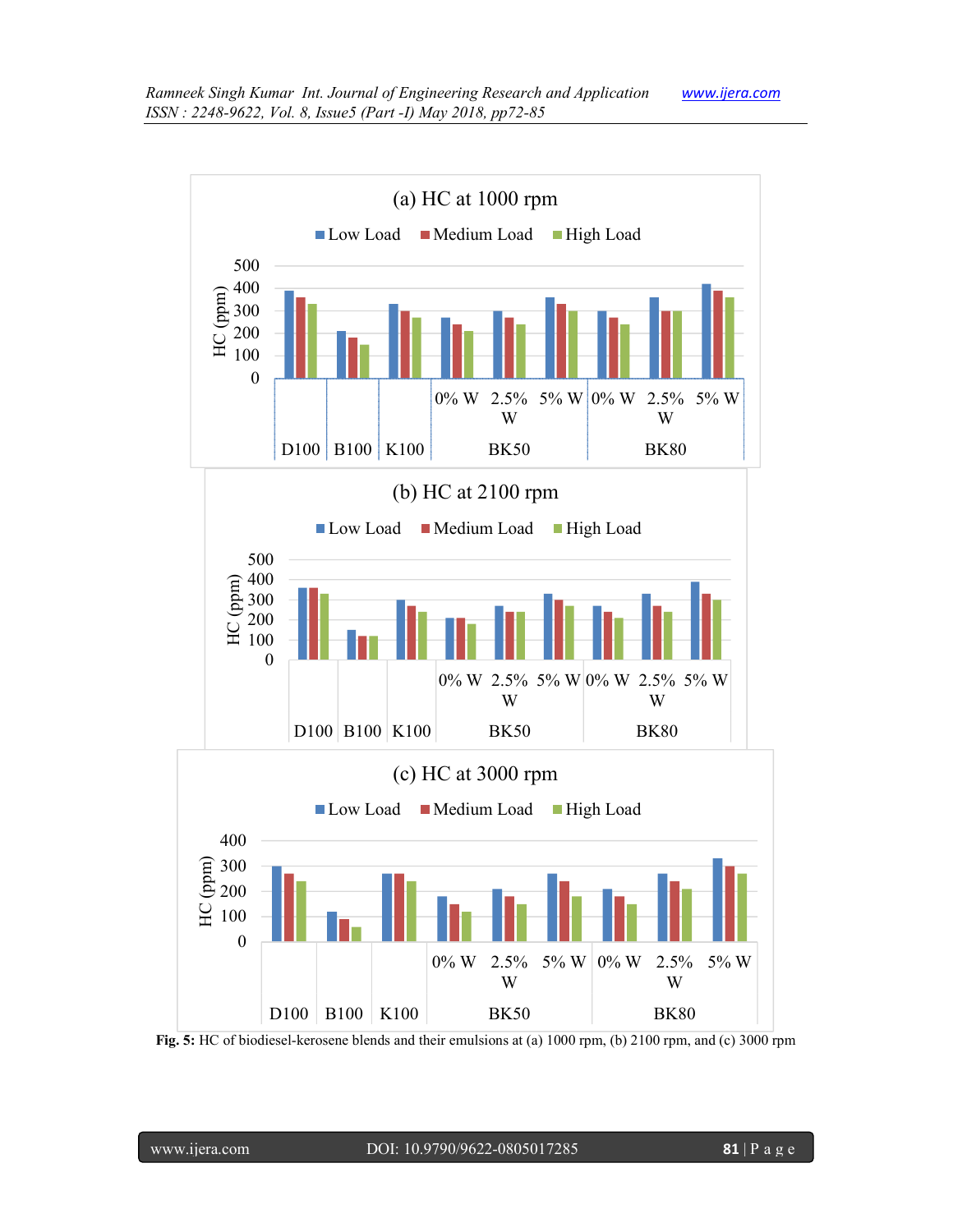

**Fig. 6:** NOx of biodiesel-kerosene blends and their emulsions at (a) 1000 rpm, (b) 2100 rpm, and (c) 3000 rpm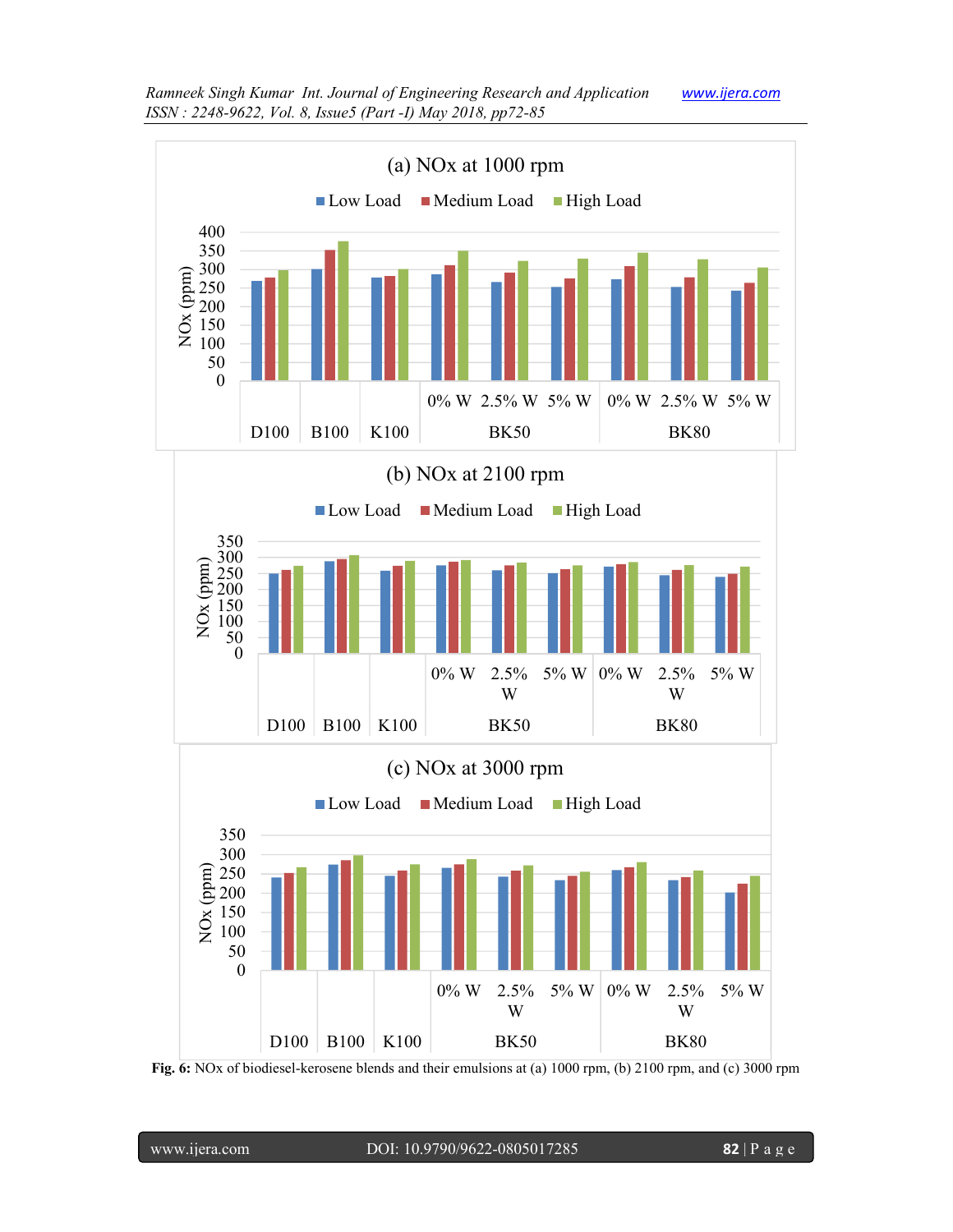

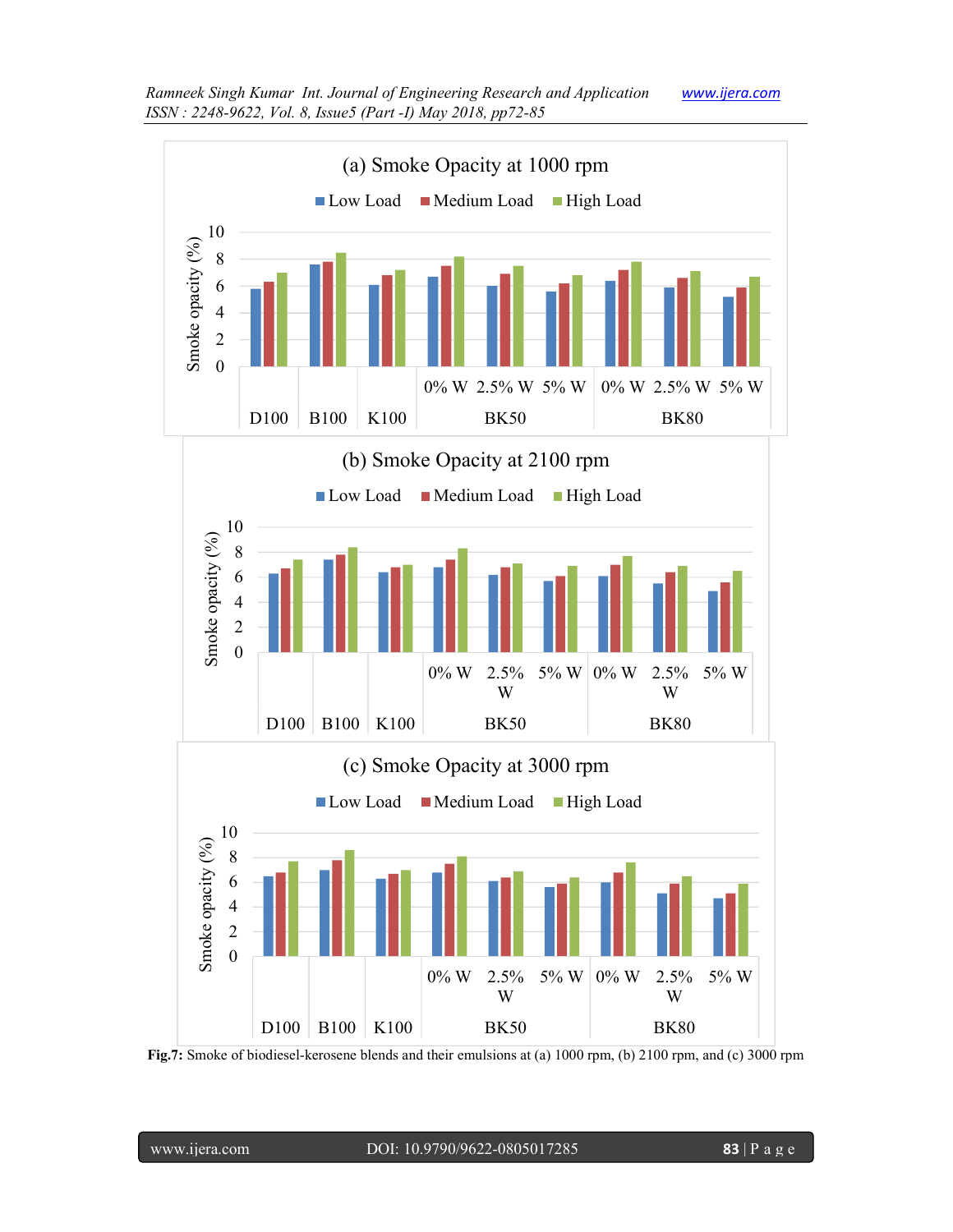#### **V. ACKNOWLEDGMENT**

We would like to thank Joe Ripku, lab technologist in the Mechanical Engineering Lab and Debbie Puumala in the Chemistry Lab at Lakehead University for their regular support during the experiments. We also want to extend our special thanks to Manpreet Singh Sidhu, Meet Devendrabhai Naik, and Margesh Ashok Amin, graduate students at Lakehead University, for their continuous support and encouragement.

#### **REFERENCES**

- [1] A. Demirbas, "Biofuels Securing the Planet's Future Energy Needs," Energy Convers. Manag., Vol. 50, Issue 9, pp. 2239–2249, 2009.
- [2] A. K. Agarwal, "Biofuels (Alcohols and Biodiesel) Applications As Fuels for Internal Combustion Engines," Progress in Energy and Combustion Science, Vol. 33, Issue 3, pp. 233–271, 2007.
- [3] D. Huang, H. Zhou, and L. Lin, "Biodiesel: An Alternative to Conventional Fuel," Energy Procedia, Vol. 16, Part C, pp. 1874– 1885, 2012.
- [4] E. C. Quaye, "Energy Demand in the 21st Century: The Role of Biofuels in a Developing Country," Renew. Energy, Vol. 9, Issues 1–4, pp. 1029–1032, 1996.
- [5] S. V. R. K. Prabhakar and M. Elder, "Biofuels and Resource Use Efficiency in Developing Asia: Back to Basics," Appl. Energy, Vol. 86, Supplement1, pp. S30-S36, 2009.
- [6] K. Kuklinska, L. Wolska, and J. Namiesnik, "Air Quality Policy in the U.S. and the EU – A Review," Atmos. Pollut. Res., Vol. 6, Issue 1, pp. 129–137, 2015.
- [7] B. Lixon, P. J. Thomassin, and B. Hamaide, "Industrial Output Restriction and the Kyoto Protocol: An Input-Output Approach with Application to Canada," Ecol. Econ., Vol. 68, Issues 1–2, pp. 249–258, 2008.
- [8] S. Madiwale and V. Bhojwani, "An Overview on Production, Properties, Performance and Emission Analysis of Blends of Biodiesel," Procedia Technol., Vol. 25, pp. 963–973, 2016.
- [9] A. Demirbas, "Biofuels Sources, Biofuel Policy, Biofuel Economy and Global Biofuel Projections," Energy Convers. Manag., Vol. 49, Issue 8, pp. 2106–2116, 2008.
- [10] B. B. Mathew, "Biodiesel : A Review," Int. J. Eng. Res. Appl., Vol. 3, Issue 6, pp. 902– 912, 2014.
- [11] C. S. Lee, S. W. Park, and S. Ii Kwon, "An Experimental Study on the Atomization and Combustion Characteristics of Biodiesel-

Blended Fuels," Energy & Fuels, Vol 19, Issue 5, pp. 2201–2208, 2005.

- [12] S. P. Singh and D. Singh, "Biodiesel Production Through the Use of Different Sources and Characterization of Oils and Their Esters As The Substitute of Diesel : A Review," Renewable and Sustainable Energy Reviews, Vol. 14, Issue 1, pp. 200– 216, 2010.
- [13] F. Sundus, M. A. Fazal, and H. H. Masjuki, "Tribology with Biodiesel : A Study on Enhancing Biodiesel Stability and Its Fuel Properties," Renew. Sustain. Energy Rev., Vol. 70, pp. 399–412, 2017.
- [14] B. Freedman, E. H. Pryde, and T. L. Mounts, "Variables Affecting the Yields of Fatty Esters from Transesterified Vegetable Oils," J. Am. Oil Chem. Soc., Vol. 61, Issue 10, pp. 1638–1643, 1984.
- [15] O. Can, E. Ozturk, and HS Yucesu, "Combustion and Exhaust Emissions of Canola Biodiesel Blends in a Single Cylinder DI Diesel Engine," Renewable Energy, Vol. 109, pp. 73–82, 2017.
- [16] S. M. A. Uddin, A. K. Azad, M. M. Alam, and J. U. Ahamed, "Performance of a Diesel Engine Run with Mustard-Kerosene Blends," Procedia Engineering, Vol. 105, pp. 698–704, 2015.
- [17] H. Aydin, H. Bayindir, and C. İlkiliç, "Environmental Effects Emissions From An Engine Fuelled with Biodiesel-Kerosene Blends," Energy Sources, Part A: Recovery, Utilization, and Environmental Effects, Vol. 33, Issue 2, pp. 130-137. 2010.
- [18] M. A. A. Nazha, H. Rajakaruna, and S. A. Wagstaff, "The Use of Emulsion , Water Induction and EGR for Controlling Diesel Engine Emissions," SAE Technical Paper 2001-01–1941, 2001.
- [19] R. Udayakumar, S. Sundaram, and S.C. Johnson, "Reduction of NOx Emissions by Water Injection into the Inlet Manifold of a DI Diesel Engine," SAE Technical Paper 2003-01–0264, 2003.
- [20] X. Tauzia, A. Maiboom, and S. R. Shah, "Experimental Study of Inlet Manifold Water Injection on Combustion and Emissions of an Automotive Direct Injection Diesel Engine," Energy, Vol. 35, Issue 9, pp. 3628–3639, 2010.
- [21] M. A. Psota, W. L. Easley, T. H. Fort, and A. M. Mellor, "Water Injection Effects on NOx Emissions for Engines Utilizing Diffusion Flame Combustion," SAE Paper 971657, 1997.
- [22] F. Bedford, C. Rutland, P. Dittrich, A. Raab, and F. Wirbeleit, "Effects of Direct Water